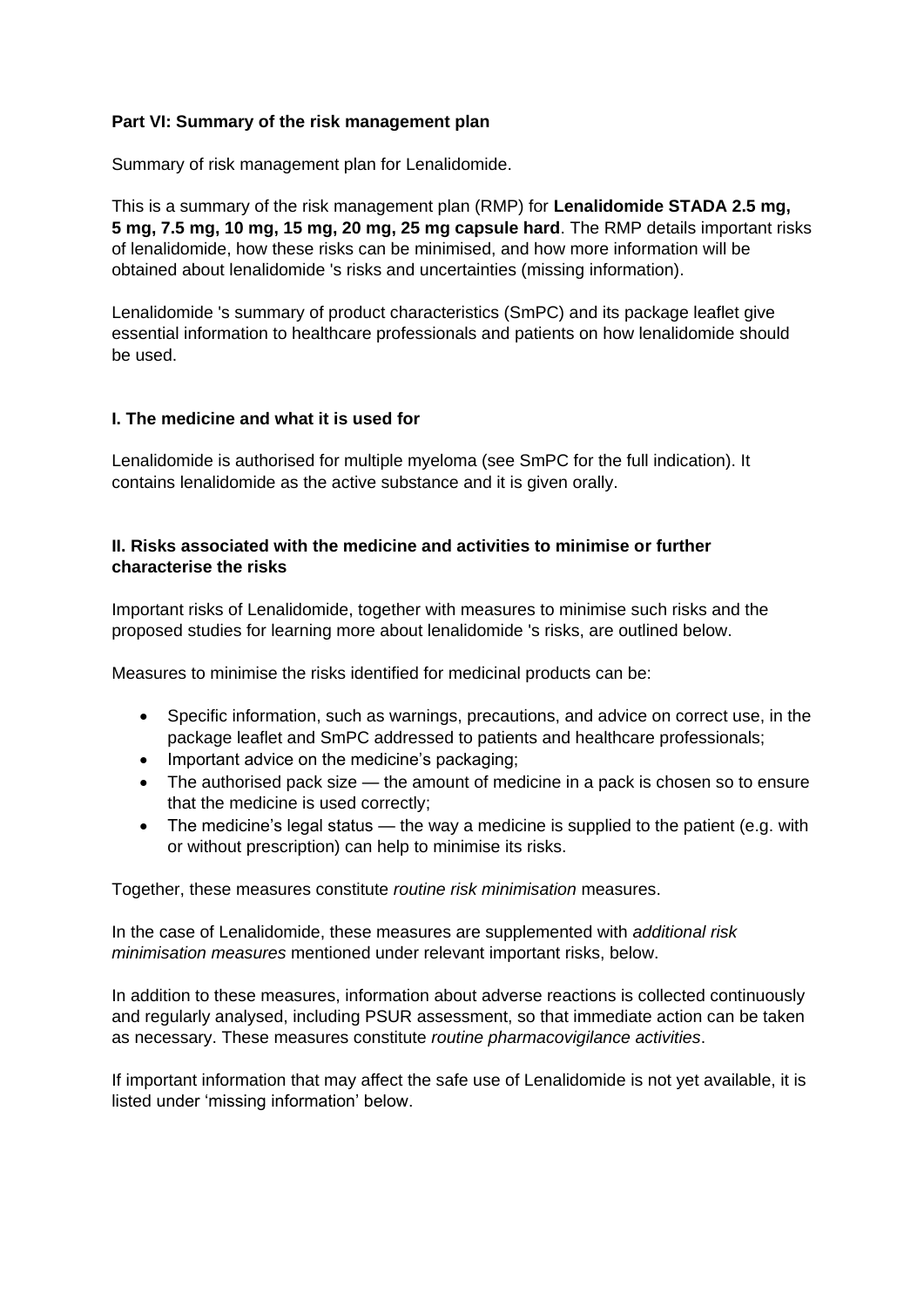## *II.A List of important risks and missing information*

Important risks of Lenalidomide are risks that need special risk management activities to further investigate or minimise the risk, so that the medicinal product can be safely administered. Important risks can be regarded as identified or potential. Identified risks are concerns for which there is sufficient proof of a link with the use of lenalidomide. Potential risks are concerns for which an association with the use of this medicine is possible based on available data, but this association has not been established yet and needs further evaluation. Missing information refers to information on the safety of the medicinal product that is currently missing and needs to be collected (e.g. on the long-term use of the medicine);

| List of important risks and missing information |                                                                                                                                                                                                                                 |  |
|-------------------------------------------------|---------------------------------------------------------------------------------------------------------------------------------------------------------------------------------------------------------------------------------|--|
| Important identified risks                      | Teratogenicity<br>Serious infection due to neutropenia<br>SPM (Second primary malignancies)<br>Important Identified Risk Related to Indication/Target<br>Population<br>For FL (follicular lymphoma): TFR (Tumor Flare Reaction) |  |
| Important potential risks                       | Cardiac failure<br>Cardiac arrhythmias<br>Ischaemic heart disease (including myocardial<br>infarction)<br>Off-label use                                                                                                         |  |
| Missing information                             | None                                                                                                                                                                                                                            |  |

## *II.B Summary of important risks*

| <b>Important identified risk: Teratogenicity</b> |                                                                                                                                                                      |
|--------------------------------------------------|----------------------------------------------------------------------------------------------------------------------------------------------------------------------|
| <b>Risk minimisation measures</b>                | Routine risk minimisation measures                                                                                                                                   |
|                                                  | Covered under the following section of<br>SmPC:                                                                                                                      |
|                                                  | Section 4.3 of SmPC: contraindicated in<br>pregnant women and in women of<br>childbearing potential unless all the<br>conditions of the lenalidomide PPP are met     |
|                                                  | Section 4.4 of SmPC: warnings and<br>precautions for use<br>Criteria for women of non-childbearing<br>potential<br>Counselling<br>Contraception<br>Pregnancy testing |
|                                                  | Precautions for men                                                                                                                                                  |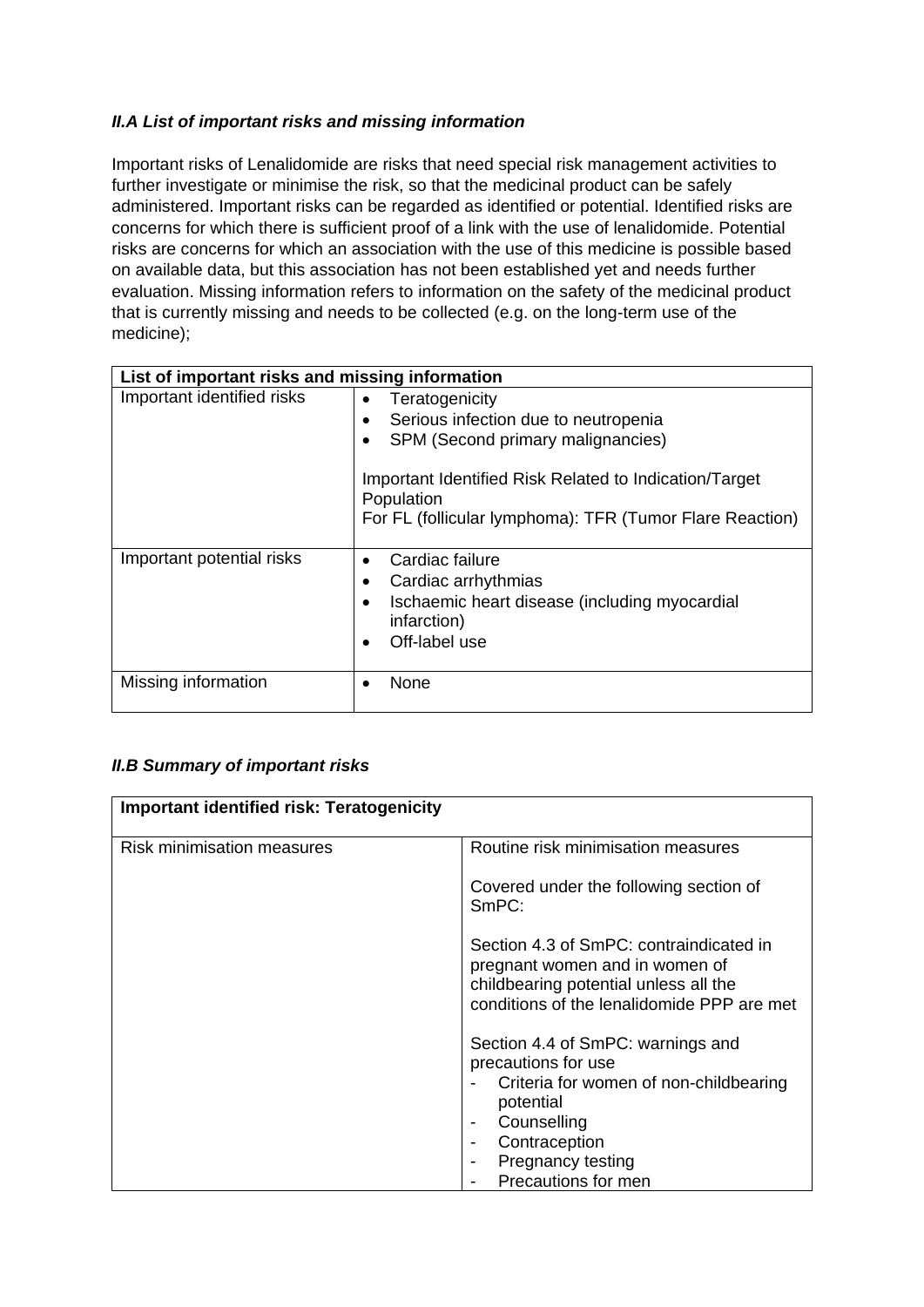| <b>Important identified risk: Teratogenicity</b> |                                                                                                                                                                                                                                                    |
|--------------------------------------------------|----------------------------------------------------------------------------------------------------------------------------------------------------------------------------------------------------------------------------------------------------|
|                                                  | <b>Additional precautions</b><br>Reference to educational materials,<br>$\overline{a}$<br>prescribing and dispensing restrictions.                                                                                                                 |
|                                                  | Section 4.6 of SmPC: fertility, pregnancy<br>and lactation.                                                                                                                                                                                        |
|                                                  | Sections 4.8 and 5.3 of SmPC: the potential<br>teratogenic effects of lenalidomide are<br>highlighted.                                                                                                                                             |
|                                                  | Advice to patients in PL.                                                                                                                                                                                                                          |
|                                                  | Other routine risk minimisation measures                                                                                                                                                                                                           |
|                                                  | Prescription only medicine                                                                                                                                                                                                                         |
|                                                  | <b>Additional risk minimisation measure(s)</b>                                                                                                                                                                                                     |
|                                                  | <b>Main Additional Risk Minimisation</b><br>Measures:<br><b>Educational Programme for HCPs</b><br>(physicians and pharmacists) and<br>patients<br><b>Therapy management</b><br><b>Prescribing controls</b><br>Dispensing controls<br>Assessment    |
|                                                  | PPP (Pregnancy Prevention Programme)                                                                                                                                                                                                               |
|                                                  | Educational Programme: (HCP kit,<br>Treatment algorithm, pregnancy reporting<br>form, patient card, patient brochure and<br>checklists)<br>$\triangleright$ Brochure for male patients                                                             |
|                                                  | <b>Therapy management</b> (Criteria for<br>determining women of childbearing<br>potential, Contraceptive measures and<br>pregnancy testing for women of<br>childbearing potential, Advice in SmPC &<br>Package Leaflet, and educational materials) |
|                                                  | <b>Patient Card</b> (to document childbearing<br>status, counselling and pregnancy testing)                                                                                                                                                        |
| Additional pharmacovigilance activities          | Additional pharmacovigilance activities:                                                                                                                                                                                                           |
|                                                  | In respect to pregnancy, a specific<br>pregnancy report form is provided with                                                                                                                                                                      |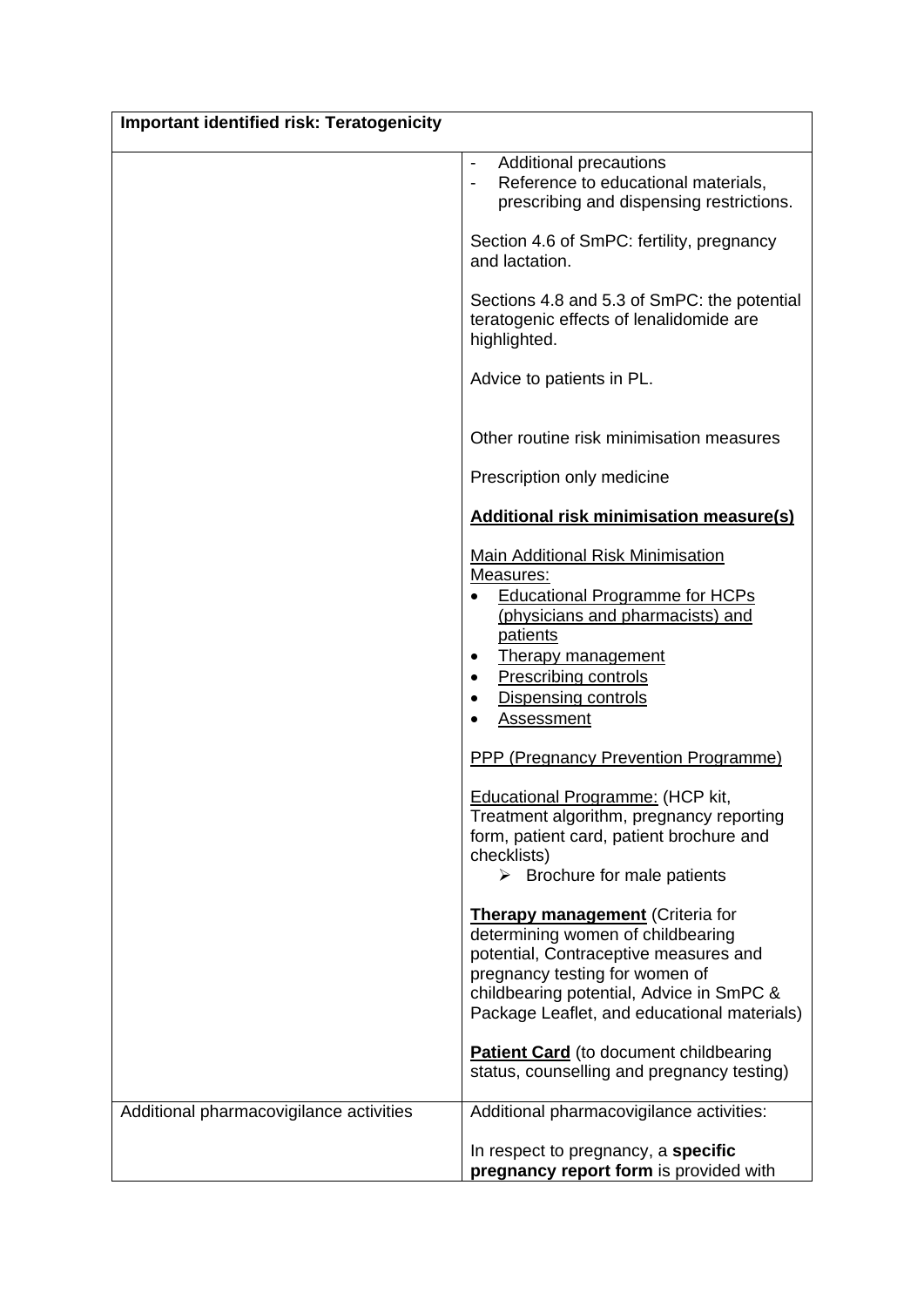| <b>Important identified risk: Teratogenicity</b> |                                                                           |
|--------------------------------------------------|---------------------------------------------------------------------------|
|                                                  | each HCP Kit to optimise data collection<br>and reporting of pregnancies. |

| Important Identified risk SPM (Second primary malignancies) |                                                           |
|-------------------------------------------------------------|-----------------------------------------------------------|
| <b>Risk minimisation measures</b>                           | <b>Routine risk minimisation measures</b>                 |
|                                                             | Covered under the following section of                    |
|                                                             | <b>SmPC and PIL:</b>                                      |
|                                                             | Section 4.4 of SmPC: warning of                           |
|                                                             | haematological SPM and advice for                         |
|                                                             | cancer screening.<br>SPM listed as ADRs in Section 4.8 of |
|                                                             | SmPC.                                                     |
|                                                             | Advice to patients provided in PL.                        |
|                                                             | Other routine risk minimisation                           |
|                                                             | measures                                                  |
|                                                             | Prescription only medicine                                |
|                                                             | Specific adverse reaction follow-up                       |
|                                                             | questionnaires                                            |
|                                                             | Additional risk minimisation measure(s)                   |
|                                                             | HCP Kit (HCP Brochure)                                    |
|                                                             |                                                           |

| <b>Important Identified risk</b> |                                                                                                                                          |
|----------------------------------|------------------------------------------------------------------------------------------------------------------------------------------|
| For - FL: TFR                    | Routine Pharmacovigilance                                                                                                                |
|                                  | Covered under the following section of<br>SmPC and PIL:                                                                                  |
|                                  | Section 4.2 of SmPC: dose interruption<br>advice for TFR.<br>Section 4.4 of SmPC warning.<br>Listed as an ADR in Section 4.8 of<br>SmPC. |
|                                  | Other routine risk minimisation<br>measures                                                                                              |
|                                  | Prescription only medicine                                                                                                               |
|                                  | Additional risk minimisation measure(s)                                                                                                  |
|                                  | <b>HCP Kit: HCP Guide</b>                                                                                                                |